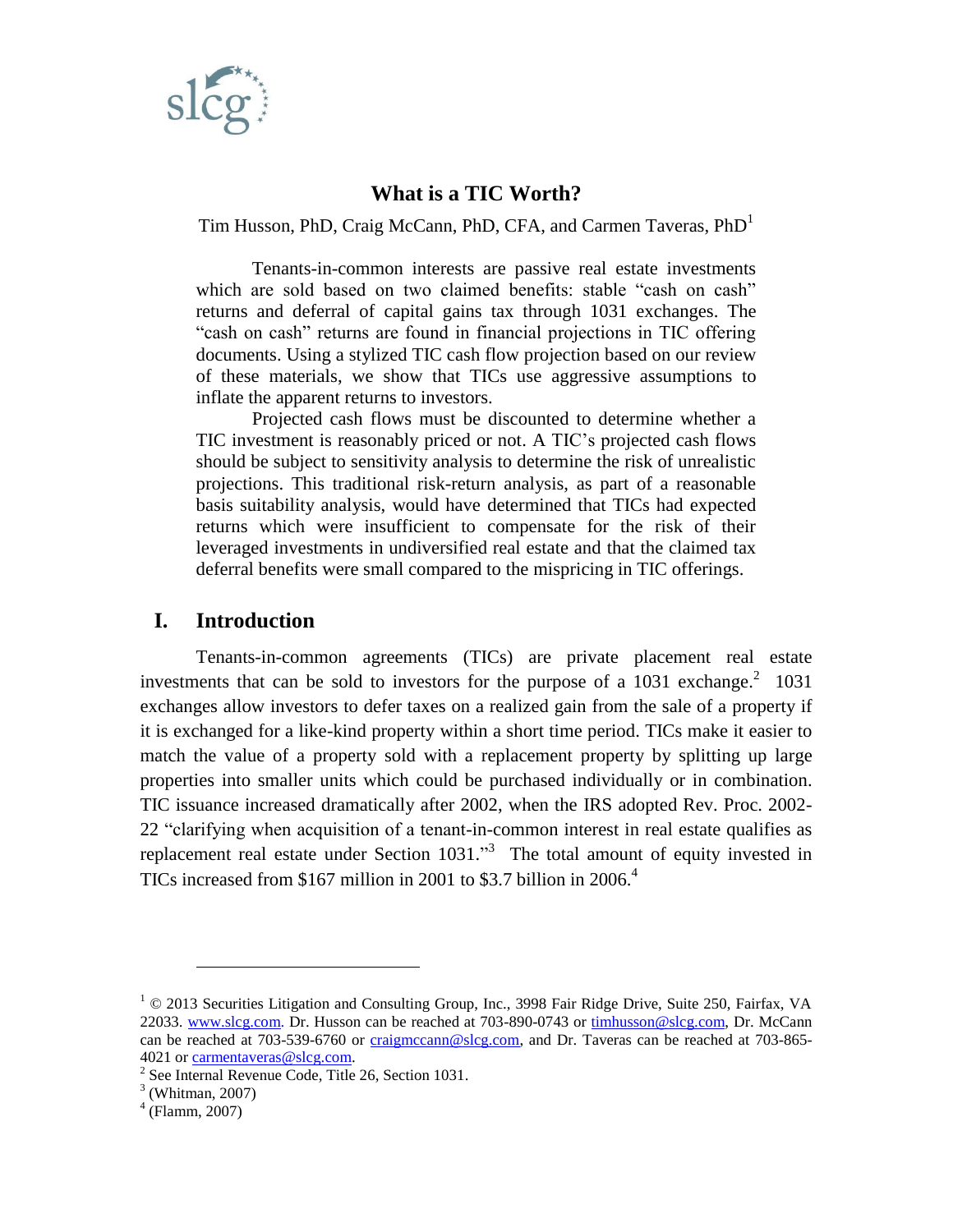TICs' fees and commissions are much larger than any possible tax deferral benefit from a 1031 exchange. TICs are not diversified; unlike traded real estate investment trusts (REITs) or real estate mutual funds which hold large portfolios of properties or related securities, TICs hold individual, or a few closely related, properties. TICs are almost completely illiquid. No public secondary market exists for TIC interests, and no issuer or other entity exists to redeem interests.<sup>5</sup>

FINRA March 2005 NTM 05-18 on TICs states

if the offering document contains projections, members should understand the basis for those projections, and the degree of likelihood that they will occur. For example, members should determine whether any projected yields can reasonably be supported by the property operations.<sup>6</sup>

TICs' projected "cash on cash" returns are not really investment returns and can be easily manipulated by sponsors. The best way to detect such manipulation and determine whether a TIC investment is fairly priced is to calculate the net present value of the TIC's projected cash flows and to determine how sensitive the TIC's net present value is to changes in a few critical assumptions. We present a TIC financial model which captures the fundamental economics of a TIC and allows for the systematic analysis of TIC financial projections.<sup>7</sup>

# **II. A TIC's Projected Cash Flows Can be Valued**

#### **a. Base Case Projections**

Table 1 presents our stylized TIC cash flow model. The top of the table lists assumptions. The middle section, ending with the "cash on cash" returns, corresponds to the financial projections found in TIC offering documents. In our example, the TIC sponsor purchases property for \$51.4 million and charges \$6.9 million in upfront fees and reserves for a "fully loaded" purchase price of \$58.2 million. \$20.5 million is raised through the sale of TIC interests to investors and \$37.7 million is obtained through a mortgage. The property has \$3.4 million in base rent in the first year, increasing by 5% every year.<sup>8</sup> The vacancy rate is 5%. Expenses are 8% of base rental income, and the

<sup>5</sup>Discussions of the legal structure and implications of TIC agreements can be found in (Pederson, 2005), (Berkeley, 2006), (Whitman, 2007), and (Borden B. T., 2009).

<sup>6</sup> (FINRA, 2005), page 5.

 $7^7$  A version of our model is available in Excel format for free at <u>www.slcg.com/free\_tools.php</u>.

<sup>&</sup>lt;sup>8</sup> This is a simplifying assumption. Annual market rent increases are not typically reflected immediately in TIC rental revenues, as they can only be realized when current lease contracts expire. TIC sponsors calculate base rental income from current lease terms and expirations by making assumptions about when current leases will expire and require re-leasing. Some TICs calculate this turnover vacancy explicitly and subtract it from base rental income to calculate gross revenue. Another approach, sometimes used in addition to turnover vacancy, is to assume a general vacancy as a fixed percentage of rental income.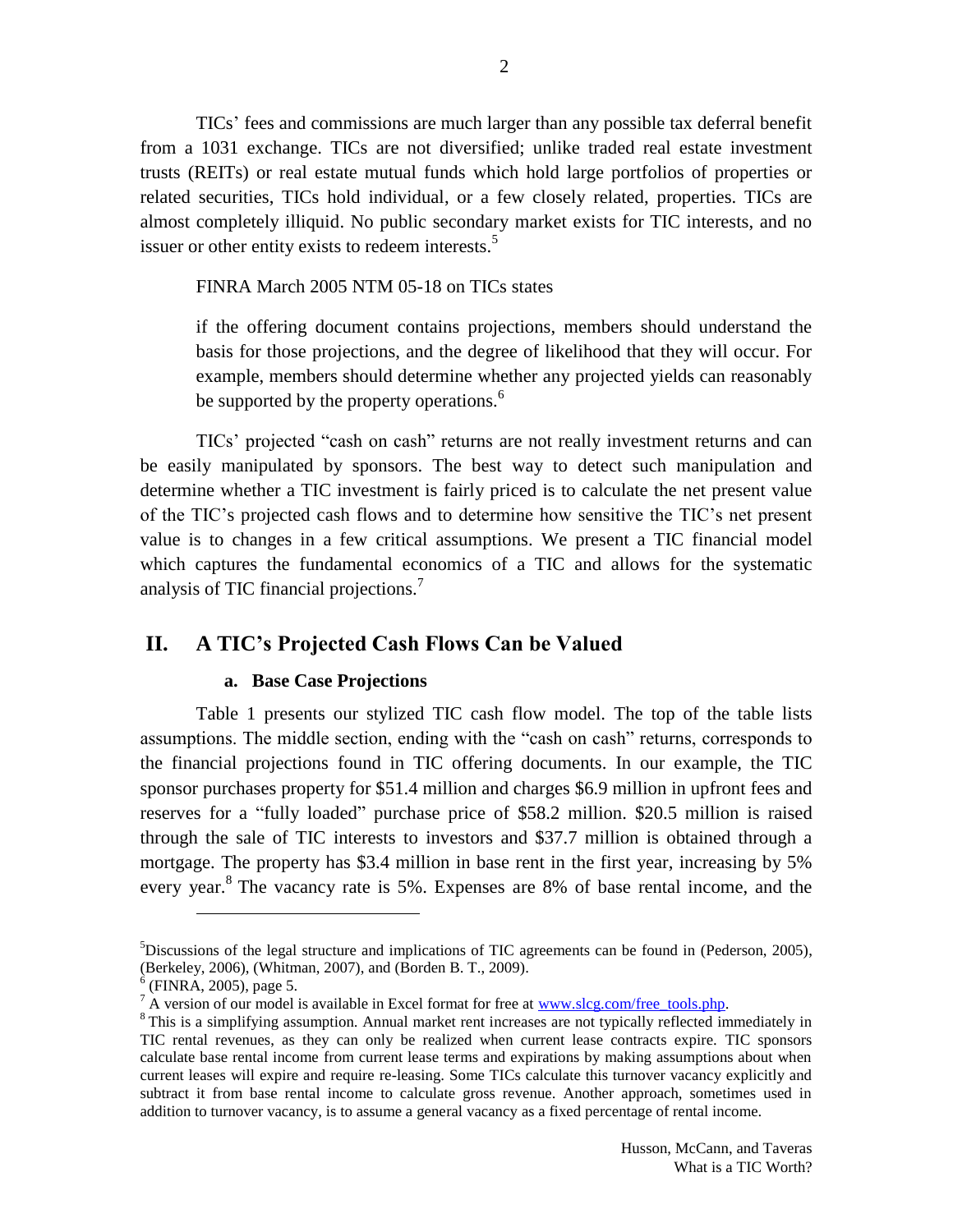interest rate on the mortgage is  $6.1\%$ .<sup>9,10</sup> The sale of the property is assumed to occur in 10 years at a capitalization ('cap') rate of 7% and will incur 5% in broker fees. We also assume \$2.1 million in mezzanine borrowing is available over the life of the TIC and is repaid upon sale of the property.

Operating expenses are subtracted from gross revenue to yield net operating income (NOI). Operating expenses include ongoing costs related to the property, such as landscaping, lighting and heating, etc., and may be reimbursed to some degree by tenants. Principal and interest payments on the mortgage are subtracted from NOI and any transfers from the reserve accounts are added to determine distributions or net cash flow to investors. Distributions to investors are divided by the total amount of investors' contributed capital to determine "cash on cash" returns, which are not really investment returns since in early years these distributions typically include a return of the investors' capital.

TIC sponsors project the sale price for the property held in the TIC based on a cap rate (7% in our example), and calculate the resulting cash flows to investors at that time (\$24.7 million in our example). The sum of all annual cash flows plus the final net proceeds resulting from the sale of the property equals the total cash inflows in the deal (\$40.1 million in our example). The projected distributions in excess of the investors' contributed capital divided by the investors' contributed capital further divided by the number of years covered by the projection arrives at the average annual "cash on cash" return (9.5% in our example) often quoted by TIC offering documents.

#### **b. Cash flows must be discounted to determine value**

TIC projections are misleading and the "cash on cash" returns deserve special skepticism. The cash on cash returns highlighted by TIC marketing materials are not a direct reflection of the operating income from the property, but are easily manipulated distribution rates. They often include a return of investors' contributed capital and so are not investment returns as that term is typically used. As discussed below, TIC's 'yield enhancements' and mezzanine financing redistribute cash flows from one period to another, increasing and smoothing cash on cash returns in early years and increasing the projected property sale price.

 $9$  Modeling expenses as a fixed percent of base rent is also a simplifying assumption. Expenses as modeled here are also different than the explicit modeling of operating expenses that sometime appear in TIC projections. Our expenses are effectively operating, leasing, or tenant improvement costs that are net of tenant reimbursements but are eligible to be paid by drawing from reserves.

 $10$  In our base case, we assume a 30 year mortgage wherein the first five years are interest-only, and then amortized over a 30 year period (such that there is a balance due at the end of the mortgage term). We have seen this arrangement multiple times in TICs and its implications are discussed below.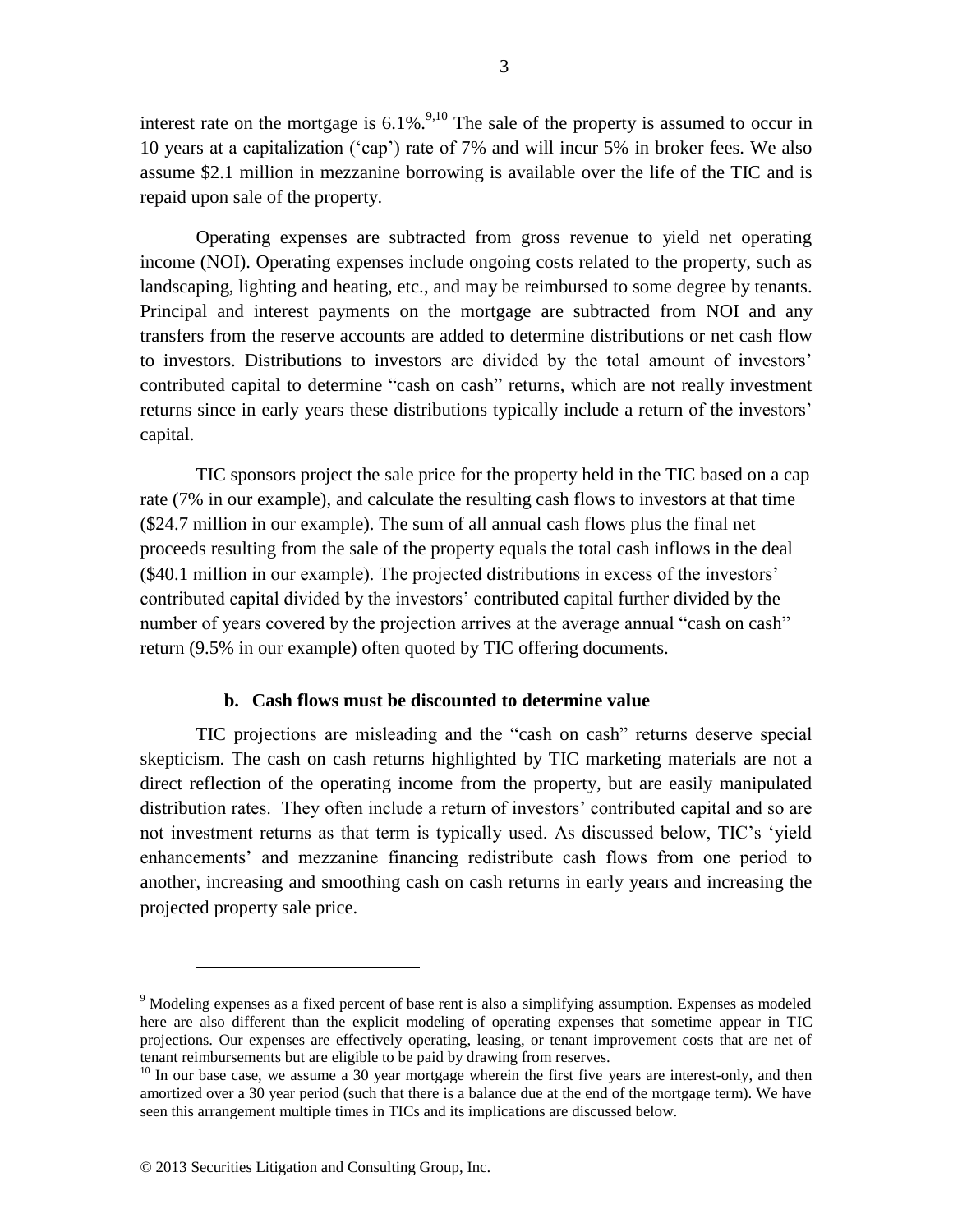Sponsors' financial projections do not discount cash flows to reflect the time value of money or the riskiness of the investment. This step is critical to know whether the projected cash flows are sufficient to warrant the amount paid by investors. This is the same basic analysis required to determine whether a bond that pays a 10-year, 5% coupon is fairly priced or not. The projected coupon and maturity payments are discounted to the present at a discount rate which reflects the riskiness of those cash flows and the resulting present value is compared to the asking price of the bond. A TIC's projected cash distributions and net property sale proceeds are very similar to the coupon and maturity payments from a bond and are discounted in exactly the same way.

Since the TIC financial models project cash distributions to equity investors, the correct discount rate to apply to determine the net present value is the cost of equity which is equal to the risk free interest rate plus the levered beta multiplied by the equity risk premium. The levered beta takes into account the underlying real estate investments covariance with the market portfolio and the amount of leverage used in the  $TIC$ .<sup>1112</sup>

$$
\textit{Cost of Equity} = \textit{Riskfree Rate} + \textit{Levered Beta} * \textit{Equity Risk Premium}
$$

$$
Levered Beta = Unlevered Beta * \left(1 + \left(\frac{Debt}{Equity}\right)\right)
$$

We assume the risk free rate of interest is 4.66%, the equity risk premium is 6%, and the unlevered beta is  $0.5$ .<sup>13</sup> Given these assumptions and the debt to equity ratio in our example TIC, the cost of equity is 13.2%. Using this discount rate, the resulting discounted cash flows are shown in the lower panel of Table 1. The sum of the discounted cash flows minus the contributed capital is the net present value, and reflects the value of the TIC. Despite the stylized TIC's reported 9.5% average annual "cash on cash" returns, the discounted present value is  $-$ \$5,746,324.<sup>14</sup>

 $11$  These formulas are generally applicable to discounting any investment's future cash flows and can be found in most introductory corporate finance or investments textbook. They are applicable specifically to discounting cash flows from real estate investments. See (Corgel & Djoganopoulos, 2000), (Damodaran, 2001), and (Gyourko & Nelling). Analysts publish discount rates for particular real estate markets and submarkets. The discount rates reported by many market sources only reflect the appropriate discount rate on an all-equity transaction. If the property is purchased with debt (that is, with leverage), the discount rate should be adjusted higher.

 $12$  We do not adjust the debt to equity ratio for any tax shield that may arise due to the debt financing because TICs do not pay entity tax. If we adjust the debt to equity ratio for a tax shield assuming a 35% entity tax rate, the cost of equity described below would change from 13.2% to 11.2%. For a description of these alternative methods see (Pratt & Grabowski, 2010), chapter 11.

<sup>&</sup>lt;sup>13</sup> The risk-free rate is the 2007 total return on US Treasury Bills presented on page 203 of (Ibbotson 2011).

<sup>&</sup>lt;sup>14</sup> We do not include any modification to the discount rate to reflect any small-firm premium, liquidity premium, or any other additional risks that may be present in the TIC. As all of these adjustments would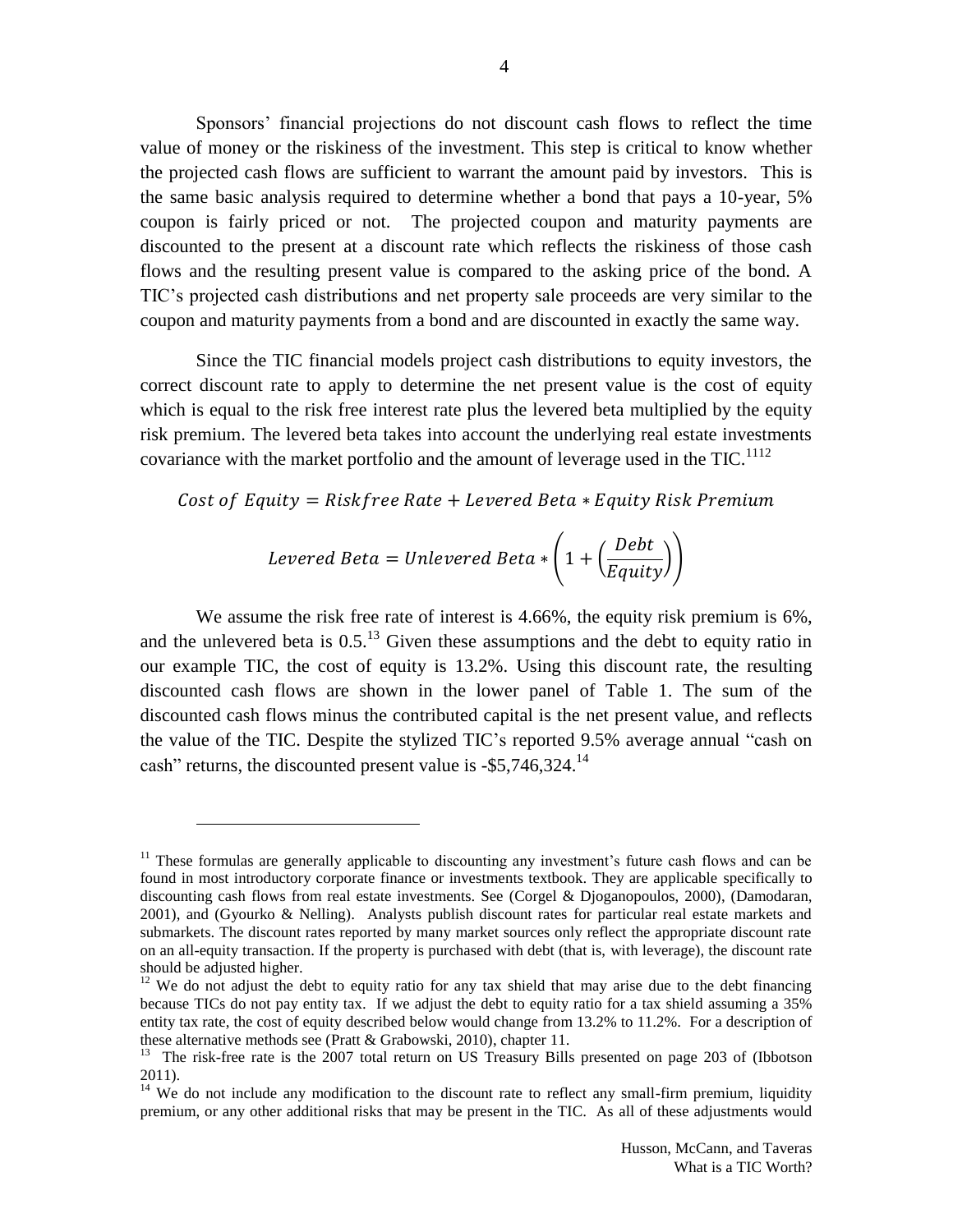### **III. Unreasonable assumptions inflate the apparent value of a TIC**

### **a. Vacancy rates**

TICs use aggressive vacancy assumptions, increasing effective gross income, net operating income, and cash available to investors. Using more realistic vacancy rates lowers net operating income, lowers total distributions to investors, lowers the anticipated sale price of the property at maturity and reduces the net present value of the  $TIC$ .<sup>15</sup>

For example, changing our base case scenario's general vacancy from 5% to 10% lowers the net present value of TIC to -\$7,871,083. The resulting cash flows are shown in Table 2. The effect of systematically changing vacancy rates on the discounted value of the TIC is shown in Figure 1.



#### Figure 1: Effect of vacancy rate on net present value

#### **b. Market rent increases**

TIC sponsors also sometimes project more rapid growth in base rents than general market conditions support. Our base case projection used a 5% annual growth in base rents. Reducing the base rent growth rate from 5% to 3% holding the other base case assumptions constant lowers the net present value to -\$9,898,509. See Table 3. The effect of varying the market rent increase rate on the net present value of our base case TIC is shown in Figure 2.

increase the discount rate, and therefore lower the net present value calculated here, we consider this a conservative assumption.

<sup>&</sup>lt;sup>15</sup> For a discussion of the use of discounted cash flow analysis for real estate projections see (Kolbe  $\&$ Greer, 2009), Chapter 13 and (Brown, 2012), Chapter 4.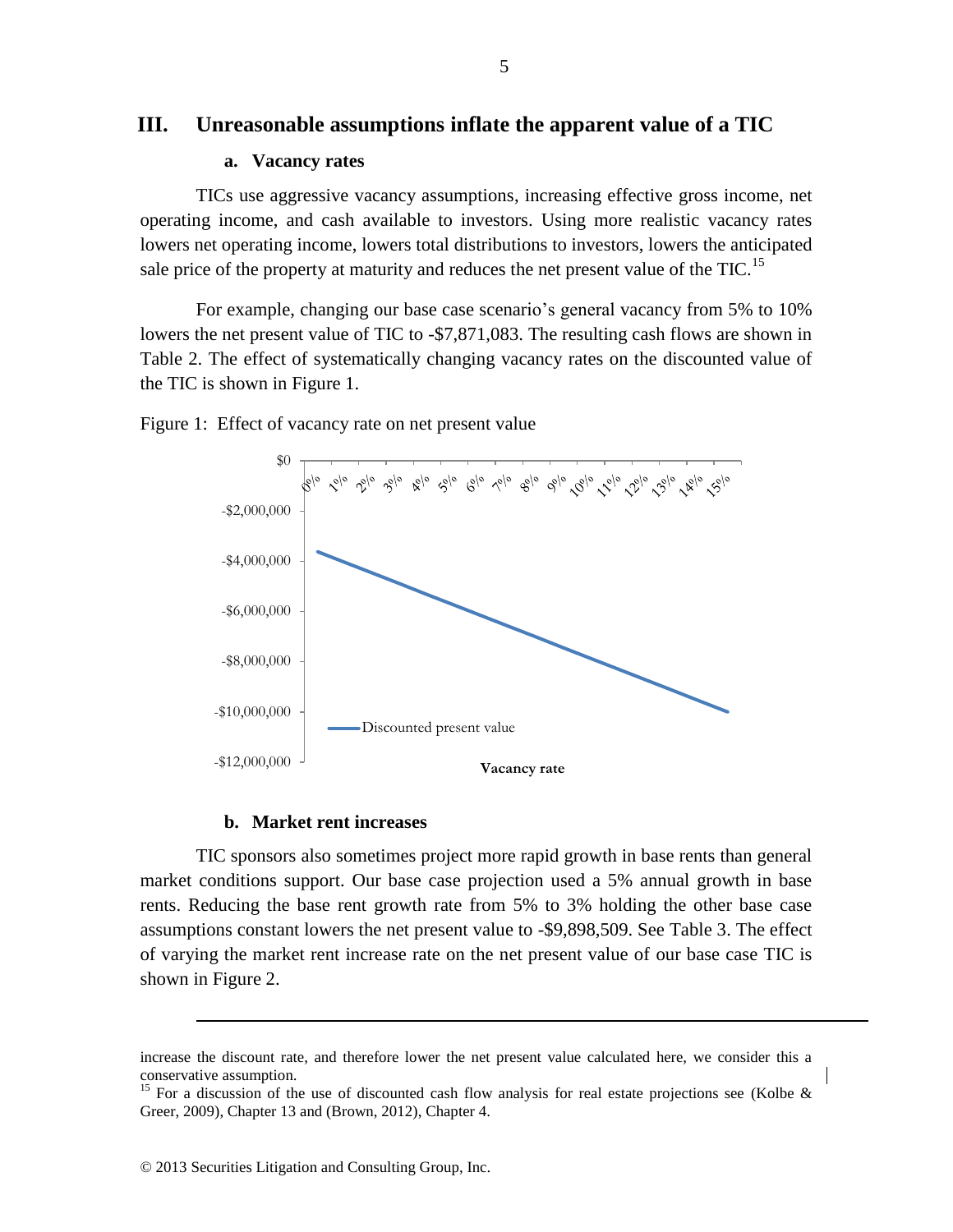

Figure 2: Effect of rent increase rate on net present value

### **c. Capitalization ("Cap") rate**

TICs calculate an expected sale price by projecting future NOI to the date of the sale, then assume that the market value of the property will equal 1 divided by an assumed cap rate multiplied by the terminal NOI:

$$
Value = \frac{1}{Cap Rate} \times NOI
$$

A cap rate is a simple rule of thumb, closely related to price-to-earnings ratios with which an analyst will calculate the value of a business based on projections of its future earnings and assuming the market value of the property or business will be a fixed multiple future earnings. A higher cap rate implies a lower "price earnings" ratio and therefore a lower market value for the TIC for any given level of projected earnings.

TIC offering documents often include calculations showing the effect of different assumed cap rates. For example, a TIC may show five potential outcomes assuming cap rates of 6.5%, 6.75%, 7.0%, 7.25%, and 7.5%. This range may not reflect the going cap rate in the local market—cap rates in 2007 were as high as 11% in some markets. In contrast, the TICs we have seen often purchase their properties at very low cap rates, suggesting they overpaid for a given amount of NOI.

Table 4 demonstrates the impact on our base case of changing the assumed cap rate at sale from 7% to 8%. This decreases the projected sale price (because the NOI has not changed), and lowers the proceeds from sale. This one modest change alone causes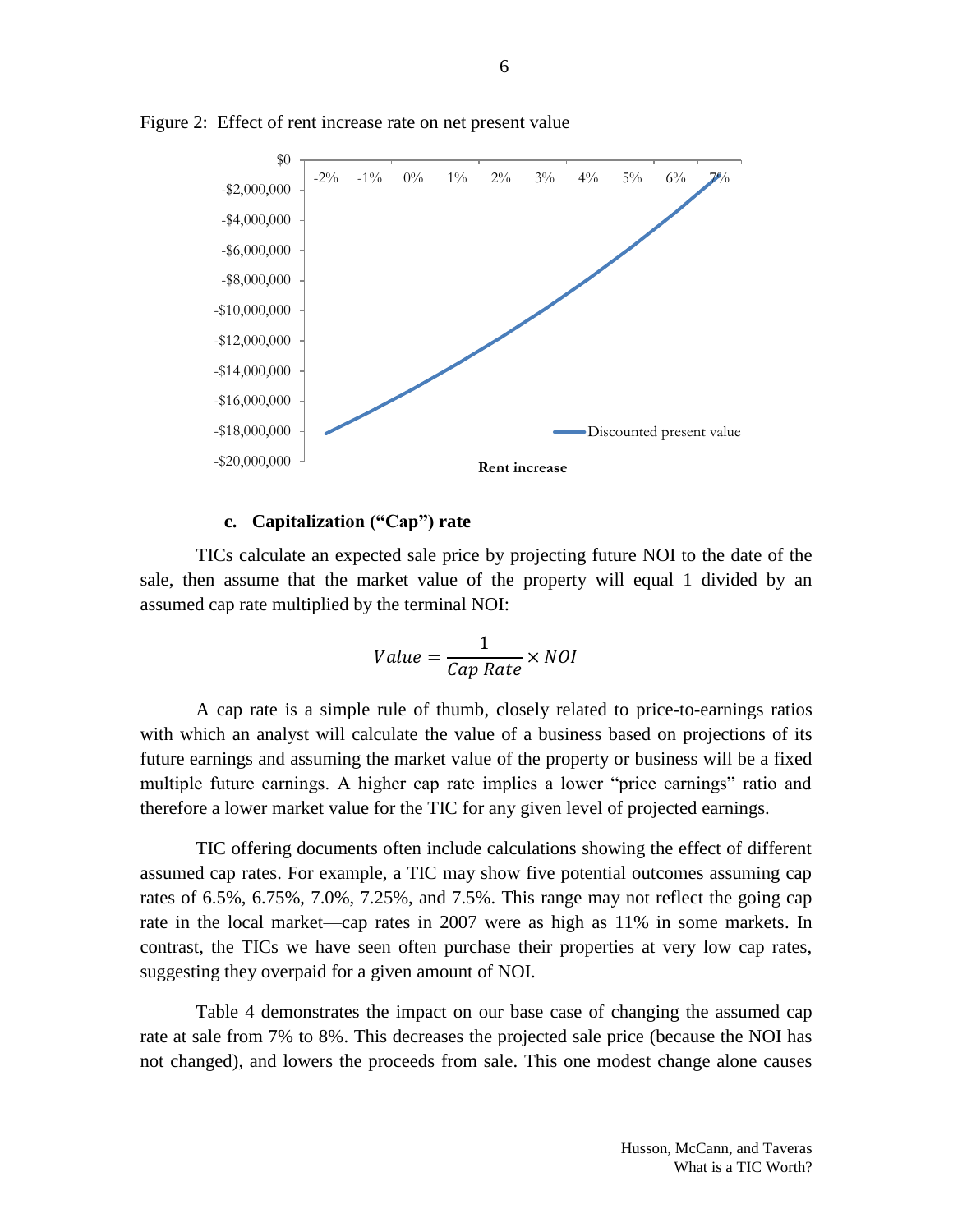the net present value of the TIC to fall to -\$7,849,025. The effect of varying the cap rate is shown in Figure 3.



Figure 3: Effect of cap rate on cash flows and present value

Because the cap rate method relies only on an assumed cap rate and the NOI of the final year of the projection, the resulting terminal sales price is critically dependent on projected conditions in that final year. For example, if vacancies are anticipated to be particularly high in that year, the NOI could be depressed leading to a lower anticipated sales price. Similarly, any assumptions that bias the final year NOI higher would inflate the terminal sales price and the terminal cash flow to investors.

The cumulative effect of the example changes in assumptions described above is very large. Table 5 shows that changing the market rent increase, the vacancy rate, and the cap rate to values that may more accurately reflect market values reduces the net present value of the TIC to -\$13,453,489, or -65% of the investors' contributed capital.

# **IV. Financing terms and reserve accounts can increase reported "cash on cash" returns while reducing investment value.**

### **a. Mortgage features have a significant impact on net present value.**

Many TICs use interest-only financing for the early years of the mortgage, thereby lowering mortgage payments in early years, increasing payments in later years, and leaving a larger mortgage balance to be repaid when the property is eventually sold. In our base case, if instead of a 30-year, fixed rate, 5-year interest-only mortgage the TIC obtains a 30-year, fixed rate, fully amortizing mortgage, the present value of the TIC is reduced to -\$6,237,129.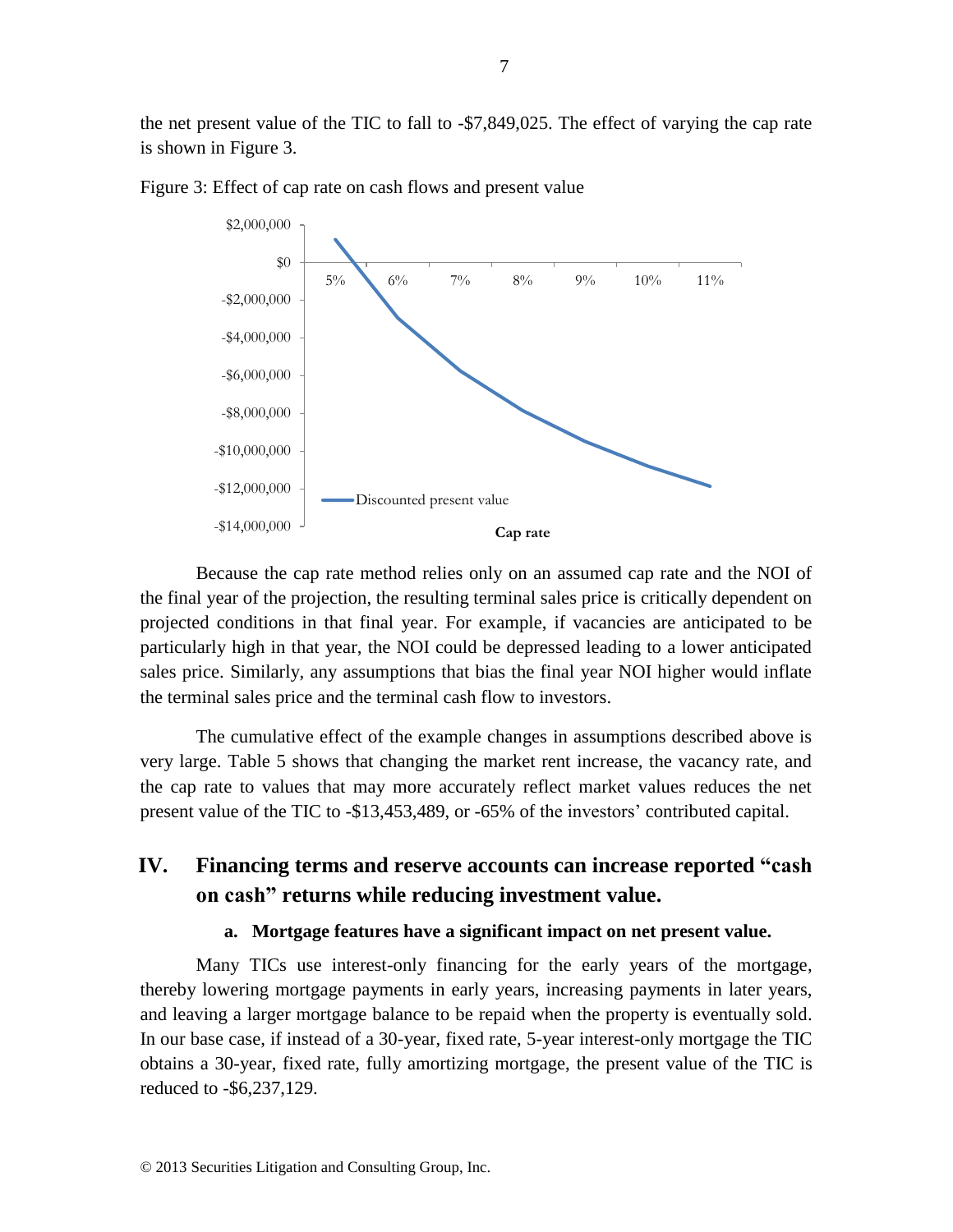The effect of switching to a fully amortizing mortgage is to reduce cash on cash returns in early years, but increase them in later years. Of course, the mortgage rate itself greatly affects cash on cash returns and the net present value of the deal. While this rate may not be a factor the TIC sponsor directly controls, sponsors sometimes obtain interestrate buydowns or other loan modifications that affect the effective rates in certain periods. The sensitivity of the TIC's net present value to changes in mortgage rates is shown in Figure 4.



Figure 4: Effect of mortgage rate on cash flows and present value

Mezzanine funding is available borrowing used by many TICs to fund expenses after the reserve accounts have been depleted. This borrowing effectively increases lateryear cash on cash returns and increases the mortgage balance that must be paid off at maturity. Mezzanine funding is usually reported below NOI, and therefore does not affect the terminal value of the property.

#### **b. Leverage increases fees and lowers net present value.**

If a TIC purchased a property that cost only the amount of investors' contributed capital minus the upfront fees and reserves, this 'unlevered' property would generate less rental income but would have no mortgage payments and no mortgage balance to eventually pay off. The fees and commissions on such an unlevered deal would be lower, because many fees are a percentage of initial purchase price and ultimate sale price of the property. This would of course generate less revenue for the sponsor (and none for the lender), but would improve the net present value of the deal for investors.

We can model such a deal by eliminating the mortgage and proportionally reducing the purchase price, upfront fees and reserves, and first year rent of our property such that the investors' contributed capital of \$20.5 million is the sole source of capital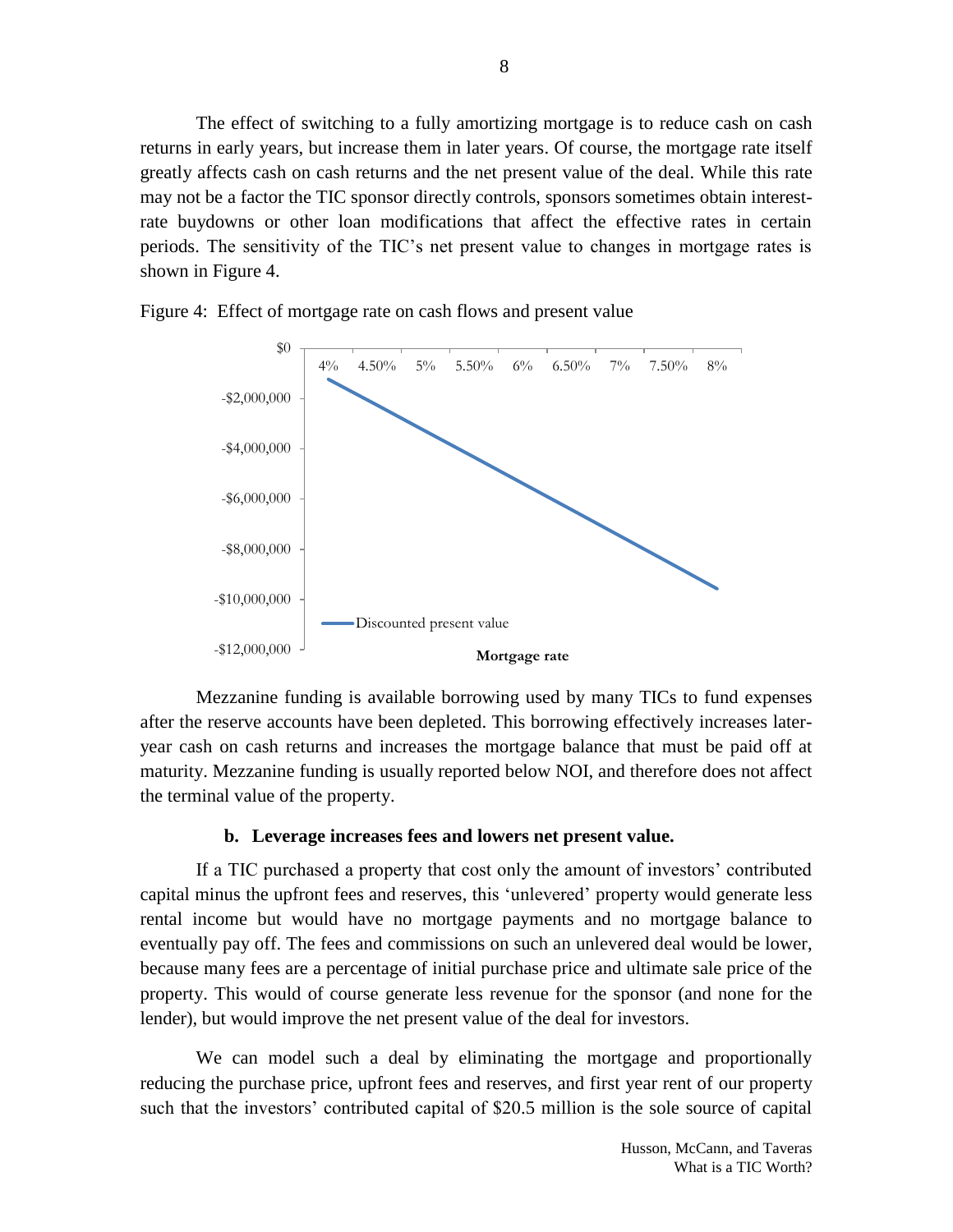for the deal. The resulting purchase price is \$18.1 million, with \$2.4 million in upfront fees and reserves, the first year rent is reduced to \$1.2 million, and the mezzanine draw is reduced to \$746,473 (each factor is reduced by approximately  $35\%$ ).<sup>16</sup> Because the property is unlevered, the discount rate adjusts to 7.7%, reflecting a smaller market exposure. Using the assumptions presented in Table 1 and the modified discount rate, the resulting net present value increases from -\$5,746,324 with the mortgage to -\$1,033,032 without the mortgage. These results suggest that the leverage embedded in TIC deals primarily benefits the sponsor at the expense of the investors.

#### **c. Reserves smooth cash on cash returns and lower net present value**

Reserve accounts set aside some of the investors' contributed capital or proceeds from borrowing to pay for anticipated future expenses such as leasing commissions, tenant improvements, and capital expenditures.<sup>17</sup> Reserves may be required by the lender, and are often given separate accounts. Reserves increase the amount of investors' contributed capital and pay that money back into the TIC at a later date.

Reserves reduce expenses in early years (before the reserves run out) and thereby 'smooth' cash on cash returns over the life of the TIC. However, in a *discounted* cash flow context, the effect is to reduce the TIC's net present value. In our model, we created a \$3.2 million reserve account and used it to pay down expenses each year. We credited the balance of the reserve account with 3% annually, as is common in most TIC projections, to reflect the interest rate on a money-market or similar account.<sup>18</sup> If we reduce the TIC reserves to zero, the amount of investors' contributed capital decreases by \$3.1 million, the expenses increase in early years, and the "cash on cash" returns are reduced but the TICs net present value increases from -\$5,746,324 to -\$5,347,559. This is a simple illustration of how "cash on cash" returns are not really returns and can be easily manipulated to mislead investors.

### **V. TIC fees and commissions outweigh tax benefits**

### **a. TICs are saddled with high fees and commissions**

The fees and commissions in a TIC agreement tend to be extremely high—in our experience, upfront fees of 15% or more of investors' contributed capital is common. In

<sup>&</sup>lt;sup>16</sup> The fee reduction may actually be larger in some deals which have substantial lender fees—if there were no mortgage, the sponsor's fees would be reduced proportionally, but the lender fees would not be paid at all. There might also be no reserves in such a deal, as many reserves are required by the lender. However, we preserve these features as conservative simplifications.

 $17$  Usually not operating expenses, especially not those reimbursable by tenants.

<sup>&</sup>lt;sup>18</sup> If this rate were equal to the discount rate of the TIC (13.2% in our base case), the effect would be the same on discounted and undiscounted cash flows. However, if the reserve account earned 13.2%, it would presumably be as risky as the TIC itself.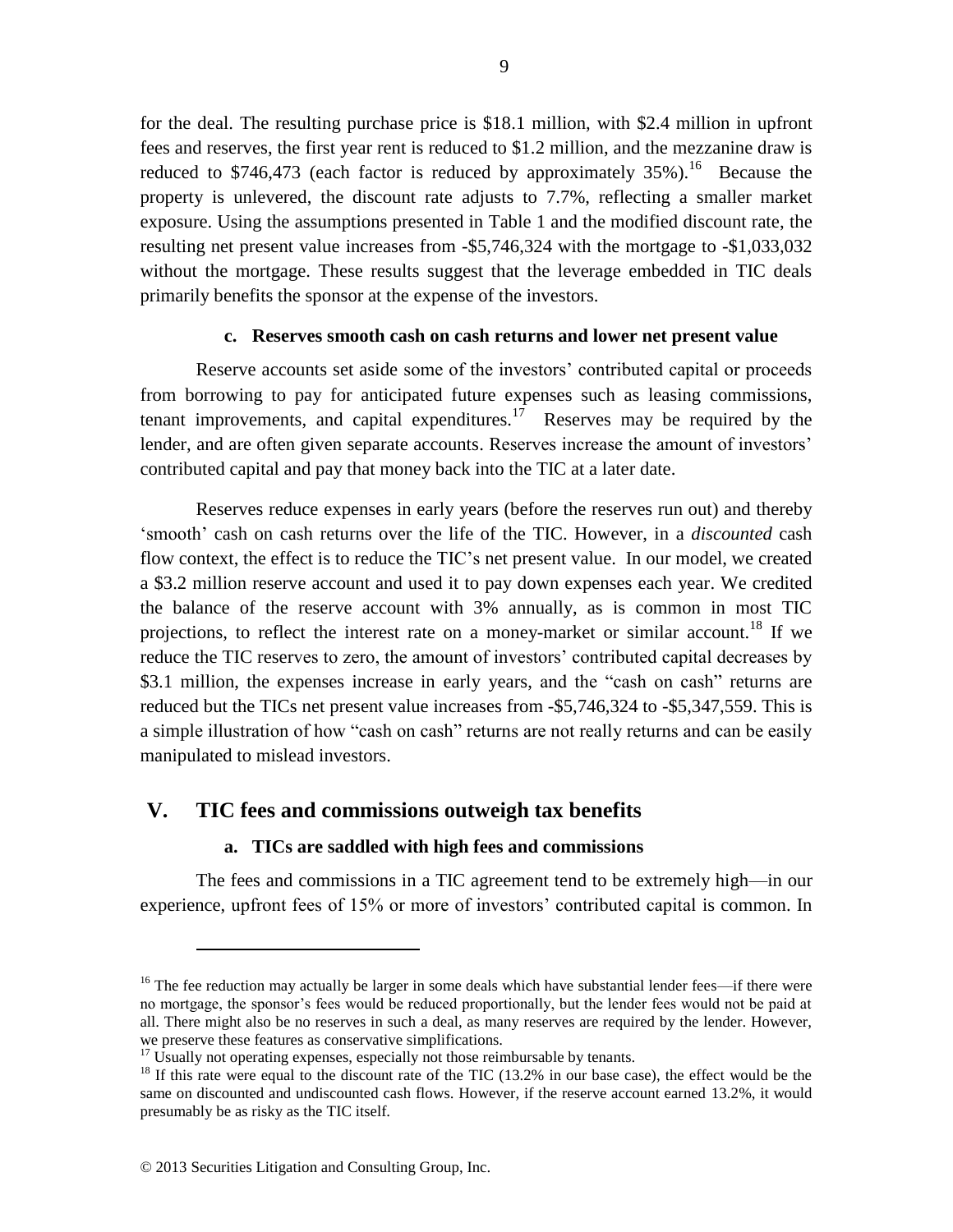its Notice to Members, FINRA highlights that these fees could be larger than the value of the tax deferral benefit:

… a member must also consider whether the fees and expenses associated with TIC transactions outweigh the potential tax benefits to the customer. TICs structured with high up-front fees and expenses paid to the sponsor and/or salespersons of the selling broker-dealers raise particular concerns about the ability to make a suitable recommendation.<sup>19</sup>

10

TIC fees go by different names and are distributed amongst the sponsor, the property manager (often an affiliate of the sponsor), the broker-dealers (also potentially affiliated), and the lender. Selling commissions are often the largest single expense, accounting for approximately 6-8% of investors' contributed capital. Other offering and organization fees include due diligence allowances, placement fees, marketing expenses, etc. In addition, there are often fees related to the purchase of the property, such as lender fees, loan origination fees, closing costs, and promotional fees.

The property manager receives an ongoing fee for running the day-to-day operations of the property. This fee is typically 2-3% per year and is included in the projected schedule of fees. Property managers also often receive a commission on the sale of a property, which is a fraction not of the investors' contributed capital but the sale price of the property. Therefore, sponsors and their affiliates achieve revenues from the sale of the TIC, its management, and its termination.

# **b. Fees and commissions reduce the benefit of a 1031 exchange over a fully taxable sale.**

The tax implications of 1031 exchanges have been discussed thoroughly in the academic literature.<sup>20</sup> Briefly, in Figure 5 we contrast a 1031 exchange with a fully taxable sale of \$0 cost basis property for \$100 and immediate purchase a new investment property. If the investor sells and pays 15% capital gains taxes she will have \$85 to reinvest in property with a total return of 8% per year. After 10 years, the property value has increased to \$183.51 and 15% capital gains taxes are paid on the \$98.51 increase in value from the \$85 cost basis, leaving the investor with \$168.73 after taxes.

 $19$  (FINRA, 2005), page 4.

<sup>&</sup>lt;sup>20</sup> See especially (Ling & Petrova, 2008).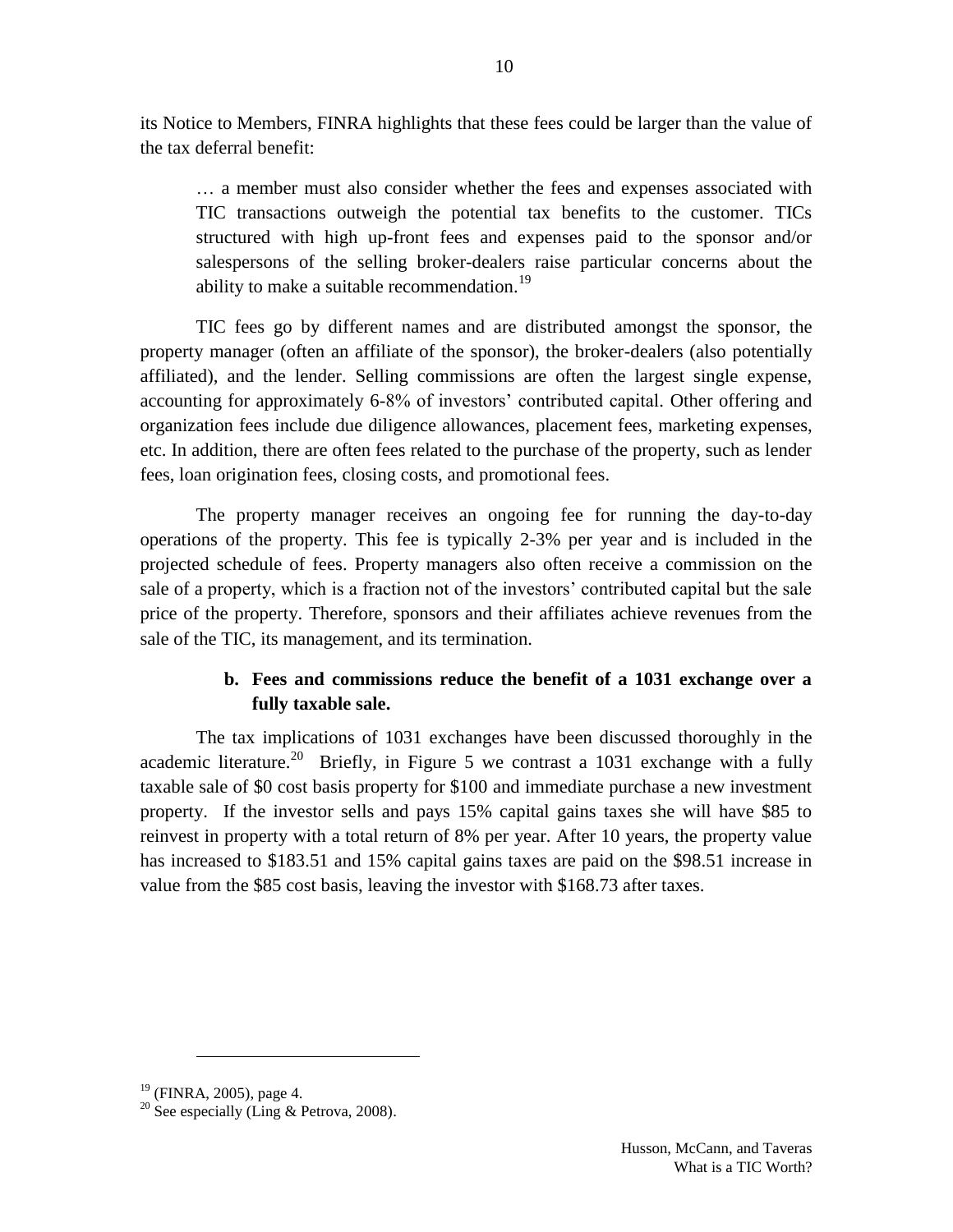

Figure 5: Sale-and-purchase strategy is superior to TIC with 15% fees

If the investor buys a TIC with 15% in upfront fees, the \$100 paid for the TIC buys \$85 worth of property which then grows at  $8\%$ <sup>21</sup> After 10 years, the TIC property has grown in value to \$183.51 but the cost basis is \$0, not \$85 and so the investor pays \$27.53 in taxes and is left with only \$155.98 compared to the \$168.73 after tax value outside the TIC.

In this example, a fully taxable sale and subsequent reinvestment in a property is superior to a TIC investment.<sup>22</sup> If the cost basis is \$0 (\$25, \$50) TIC fees would have to be less than 8% (6%, 4%) in our example for the after tax value of the TIC after 10 years to exceed the after tax value of a simple sale and reinvestment. The sale-and-reinvestment strategy is superior to the TIC for levels of fees we observe in practice.

### **VI. Conclusion**

 $\overline{a}$ 

In this paper, we have constructed a TIC model based on cash flow projections found in actual TIC agreements. We used this model to demonstrate the effect of changing critical parameters on the TIC's net present value. We have found that most TICs used aggressive assumptions and that more reasonable market rates drastically

<sup>&</sup>lt;sup>21</sup> We conservatively assume that the TIC's property with the same returns after all fees and expenses that transparent real estate investments earn - unlikely given the high costs and conflicts of interest in TICs.

<sup>&</sup>lt;sup>22</sup> We could add some complexity to this example. For instance we could include taxation of periodic distributions at ordinary income tax rates and incorporate annual depreciation expense and depreciation recapture at sale but the basic economics of our example would remain. The tax deferral benefit of a TIC is only a benefit if the TIC's fees are lower than we observe in the market place.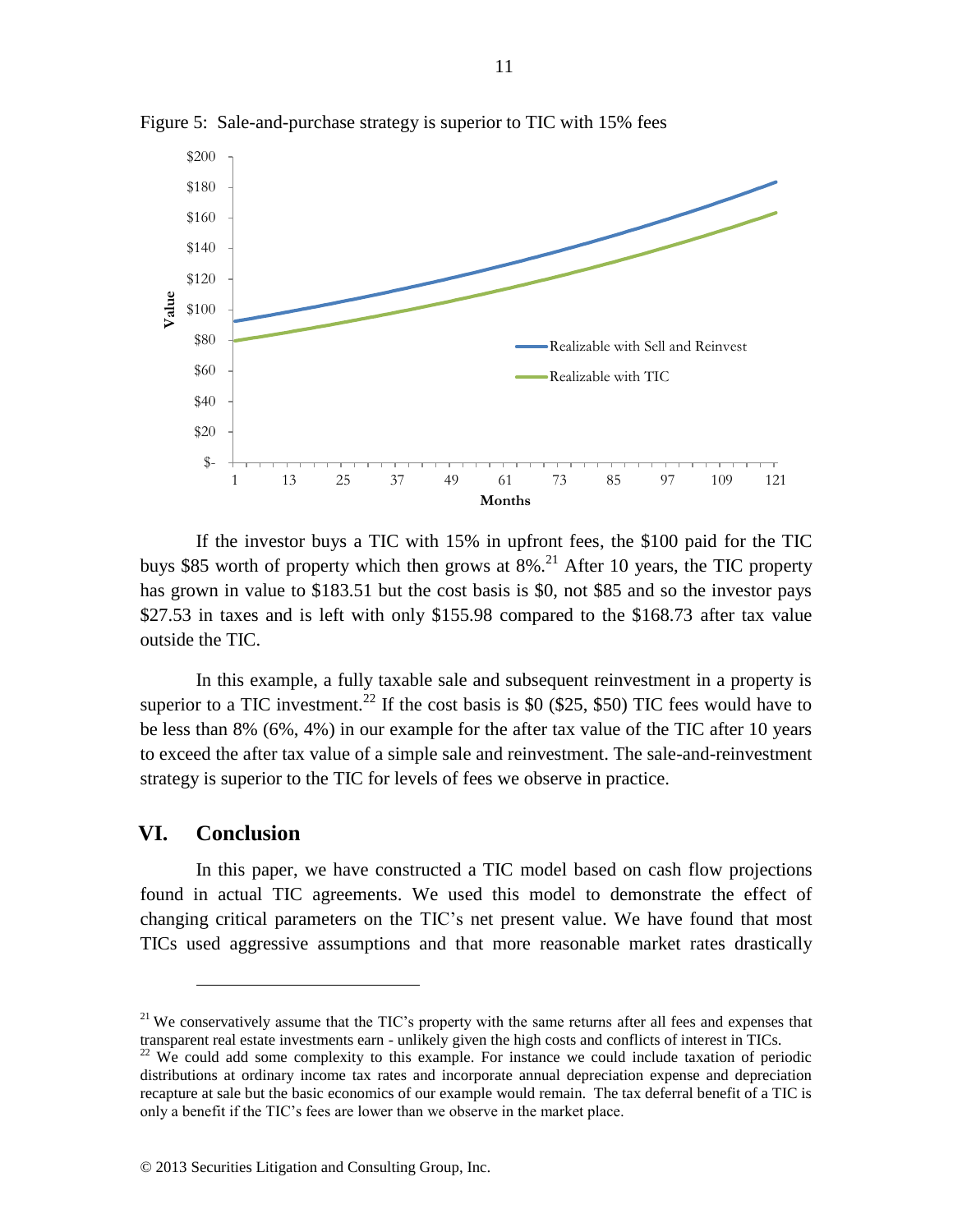reduce the already poor undisclosed value of TIC interests. Many features of TIC projections appear to reduce the net present value of the deal for the sake of making their "cash on cash" returns appear greater and less volatile than their actual operating income would suggest. We also find that the potential tax deferral benefits are too small to warrant the high costs of the inefficient TIC structures.

## **VII. Bibliography**

- Berkeley, A. J. (2006). *Real Estate Interests in Securities: TICs/DSTs.* ALI-ABA Course of Study: Regulation D Offerings and Private Placements.
- Borden, B. T. (2009). Open Tenancies-in-Common. *Seton Hall Law Review, 39*.
- Borden, B. T., & Wyatt, R. W. (2004, September/October). Syndicated Tenancy-in-Common Arrangements: How Tax-Motivated Real Estate Transactions Raise Serious Nontax Issues. *Probate & Property*.
- Brown, R. J. (2012). *Private Real Estate Investment: Data Analysis and Decision Making* (2nd ed.). IMOJIM, Inc.
- Corgel, J. B., & Djoganopoulos, C. (2000). Equity REIT Beta Estimation. *Financial Analysts Journal*.
- Cuff, T. F. (2002). *Hot Like-Kind Exchange Issues: Revenue Procedure 2002-22 and Section 1031 Exchanges Involving Tenancies-in-Common.* ALI-ABA Course of Study Materials.
- Damodaran, A. (2001). *Investment Valuation* (2nd ed.). John Wiley and Sons.
- FINRA. (2005). *Notice to Members 05-18: Private Placements of Tenants-in-Common Interests.*
- Flamm, B. (2007). 2006 Numbers. *TIC | TALK (Omni Research & Consulting).*
- Gyourko, J., & Nelling, E. (n.d.). Systematic Risk and Diversification in the Equity REIT Market. *Journal of Real Estate Economics, 24*(4).
- Kolbe, P. T., & Greer, G. E. (2009). *Investment Analysis for Real Estate Decisions* (Seventh Edition ed.).
- Krabacher, B. J. (2004). Tenancy-in-Common: Financing and Legal Issues. *Real Estate Law Newsletter*.
- Ling, D. C., & Petrova, M. (2008). Avoiding Taxes at Any Cost: The Economics of Tax-Deferred Real Estate Exchanges. *Journal of Real Estate Financial Economics*.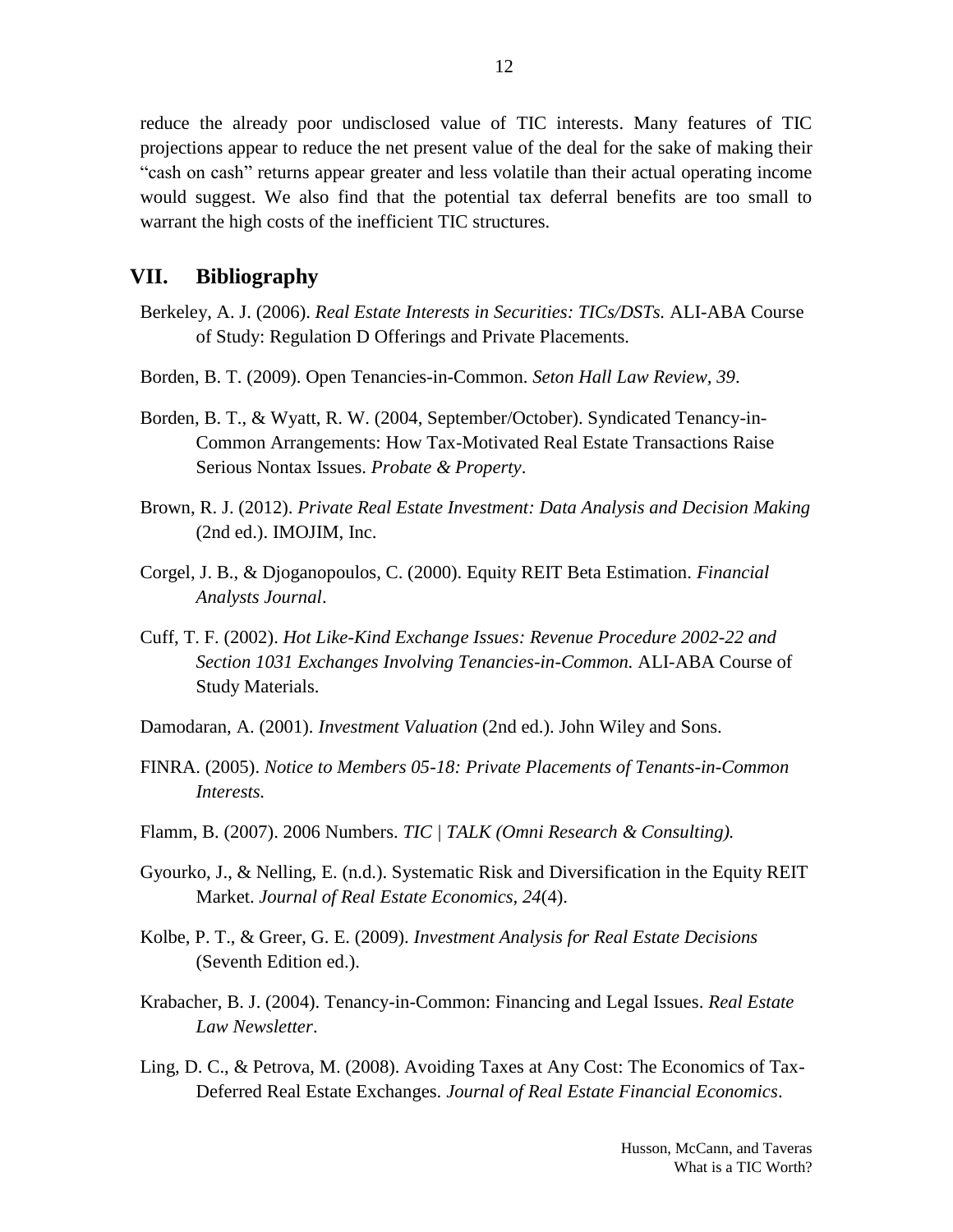- Lopez, L. E. (2007). A Matter of Semantics: Should Tenancies-in-Common be Treated as Securities or Real Estate Interests? *Journal of Business & Securities Law*.
- National Association of Realtors. (2005). *Tenants-in-Common Interests.* Hot Topics-- Answers to Current Business Issues.
- Pederson, A. R. (2005). The Rejuvination of the Tenancy-in-Common Form for Like-Kind Exchanges and its Impact on Lenders. *Annual Review of Banking & Financial Law*.
- Pratt, S. P., & Grabowski, R. J. (2010). *Cost of Capital: Applications and Examples* (4th ed.).
- Rich, D. (2010). Betting the Farm: The TIC Turf War and Why TICs Constitute Investment Contracts Under Federal Securities Laws. *William & Mary Business Law Review, 1*(2).
- Updike, B. (2007). Exploring the Frontier of Non-Traditional Real Estate Investments: A Closer Look at 1031 Tenancy-in-Common Arrangements. *Creighton Law Review*.
- Whitman, E. A. (2007). A "TIC"ing Time Bomb: Rule 506 Meets Section 1031. *Fordham Journal of Corporate & Financial Law, 12*(1).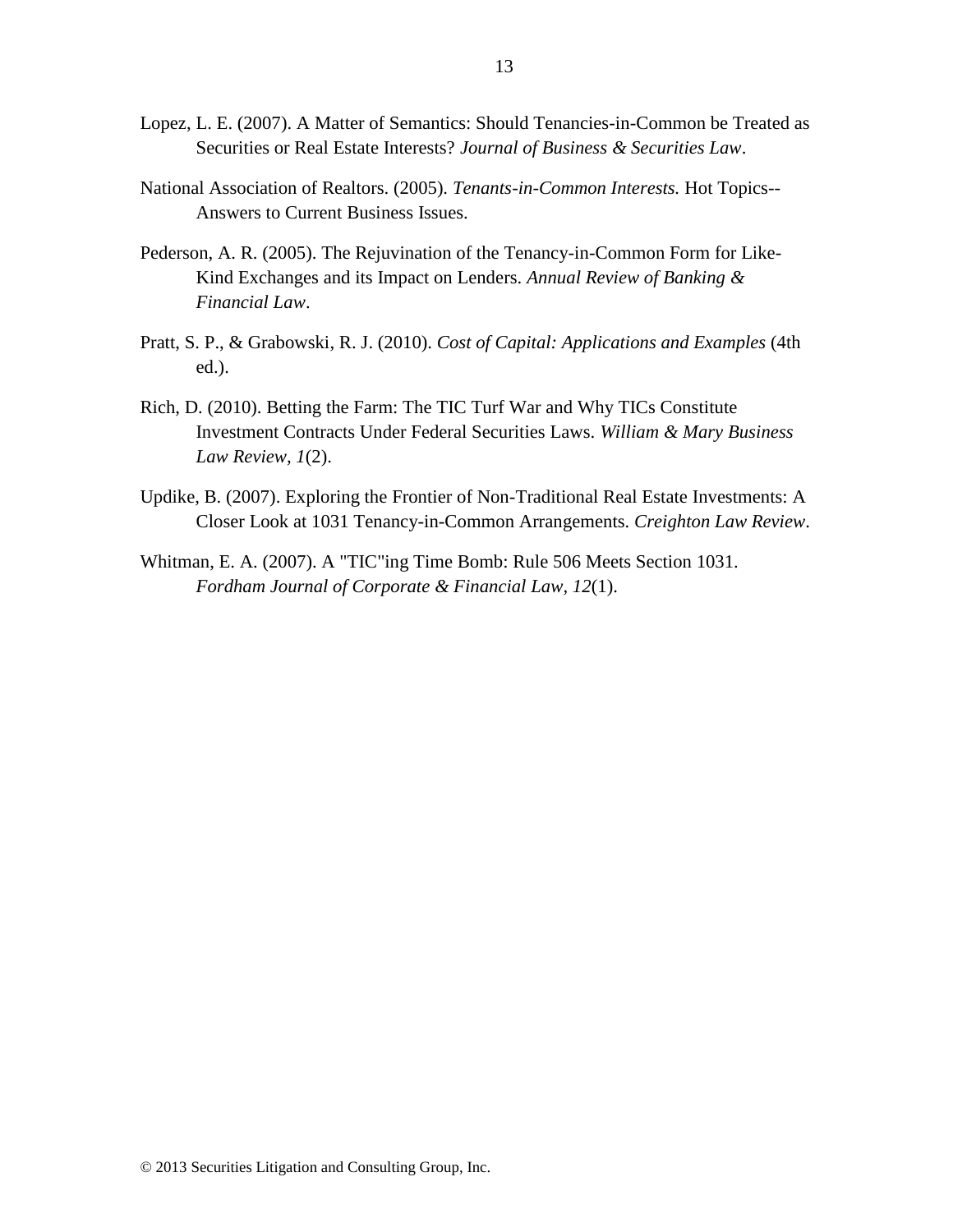# **Table 1:** TIC Base case projected cash flows of \$40,109,263 are worth only \$14,803,676 when discounted to the present, or \$5,746,324 less than the \$20,550,000 investors pay for this TIC.

| <b>Features and Assumptions</b>    |              |                          |             |                        |                |                      |                              |                 |                |             |
|------------------------------------|--------------|--------------------------|-------------|------------------------|----------------|----------------------|------------------------------|-----------------|----------------|-------------|
| <b>Property Purchase</b>           |              | <b>Rent and Expenses</b> |             | <b>Capital Sources</b> |                | <b>Property Sale</b> |                              | Discount Rate   |                |             |
| Purchase price:                    | \$51,357,000 | Base rent:               | \$3,400,000 | Equity:                | \$20,550,000   | Years to sale:       | 10                           | Debt            | 65%            |             |
| Upfront fees:                      | \$3,708,000  | Annual increase:         | $5.0\%$     | Mortgage:              | \$37,690,000   | Cap rate at sale:    | 7.0%                         | Equity          | 35%            |             |
| Reserves:                          | \$3,175,000  | Vacancy rate:            | $5.0\%$     | Interest rate:         | $6.1\%$        | Fees on sale:        | 6%                           | Risk-free rate: | 4.66%          |             |
| Fully loaded price                 | \$58,240,000 | Expenses:                | $8.0\%$     | Interest-only period:  | -5             | Final year NOI:      | \$4,588,829                  | Risk premium:   | $6.00\%$       |             |
|                                    |              | Mezzanine draw:          | \$2,115,553 |                        |                | Projected sale       | \$65,554,698                 | Unlevered beta: | 0.50           |             |
|                                    |              |                          |             |                        |                |                      |                              | Discount rate:  | 13.2%          |             |
| Projections                        |              |                          |             |                        |                |                      |                              |                 |                |             |
| Year                               |              | $\overline{2}$           | 3           | $\overline{4}$         | $\overline{5}$ | 6                    | $\overline{7}$               | 8               | $\overline{0}$ | 10          |
| Base rent                          | \$3,400,000  | \$3,570,000              | \$3,748,500 | \$3,935,925            | \$4,132,721    | \$4,339,357          | \$4,556,325                  | \$4,784,141     | \$5,023,349    | \$5,274,516 |
| Vacancy                            | \$170,000    | \$178,500                | \$187,425   | \$196,796              | \$206,636      | \$216,968            | \$227,816                    | \$239,207       | \$251,167      | \$263,726   |
| Gross revenue                      | \$3,230,000  | \$3,391,500              | \$3,561,075 | \$3,739,129            | \$3,926,085    | \$4,122,389          | \$4,328,509                  | \$4,544,934     | \$4,772,181    | \$5,010,790 |
| Expenses                           | \$272,000    | \$285,600                | \$299,880   | \$314,874              | \$330,618      | \$347,149            | \$364,506                    | \$382,731       | \$401,868      | \$421,961   |
| Net operating income               | \$2,958,000  | \$3,105,900              | \$3,261,195 | \$3,424,255            | \$3,595,467    | \$3,775,241          | \$3,964,003                  | \$4,162,203     | \$4,370,313    | \$4,588,829 |
| Mortgage P&I payments              | \$2,296,640  | \$2,296,640              | \$2,296,640 | \$2,296,640            | \$2,296,640    | \$2,738,895          | \$2,738,895                  | \$2,738,895     | \$2,738,895    | \$2,738,895 |
| Payments from reserves             | \$272,000    | \$285,600                | \$299,880   | \$314,874              | \$330,618      | \$347,149            | \$364,506                    | \$382,731       | \$401,868      | \$421,961   |
| Cash distributions to investors    | \$933,360    | \$1,094,860              | \$1,264,435 | \$1,442,489            | \$1,629,445    | \$1,383,495          | \$1,589,614                  | \$1,806,040     | \$2,033,286    | \$2,271,896 |
| Cash-on-cash returns:              | 4.5%         | 5.3%                     | 6.2%        | $7.0\%$                | 7.9%           | 6.7%                 | 7.7%                         | $8.8\%$         | $9.9\%$        | $11.1\%$    |
| Reserve balance                    | \$3,175,000  | \$2,990,090              | \$2,785,625 | \$2,560,317            | \$2,312,806    | \$2,041,654          | \$1,745,341                  | \$1,422,260     | \$1,070,714    | \$688,912   |
| <b>Net Present Value Analysis</b>  |              |                          |             |                        |                |                      |                              |                 |                |             |
| Present value of cash flow:        | \$824,798    | \$909,508                | \$928,203   | \$935,745              | \$934,079      | \$700,842            | \$711,595                    | \$714,442       | \$710,783      | \$701,820   |
| <b>Proceeds from Property Sale</b> |              |                          |             |                        |                |                      | <b>Return on Capital</b>     |                 |                |             |
| Projected sale price:              | \$65,554,698 |                          |             |                        |                |                      |                              |                 | Undiscounted   | Discounted  |
| Fees on sale:                      | \$3,933,282  |                          |             |                        |                |                      | Cash flow over 10 years:     |                 | \$15,448,919   | \$8,071,817 |
| Reserve balance                    | \$266,951    |                          |             |                        |                |                      | Proceeds from property sale: |                 | \$24,660,344   | \$6,731,859 |

| Reserve balance                  | \$266.951    | Proceeds from property sale:    | \$24,660,344     | \$6,731,859      |
|----------------------------------|--------------|---------------------------------|------------------|------------------|
| Mortgage loan balance            | \$37,228,023 | Total projected cash flows:     | \$40,109,263     | \$14,803,676     |
| Net proceeds from property sale: | \$24,660,344 | Investor's contributed capital: | $-$ \$20,550,000 | $-$ \$20,550,000 |
| Discounted proceeds from sale:   | \$6,731,859  | Return on capital:              | \$19,559,263     | $-$ \$5,746,324  |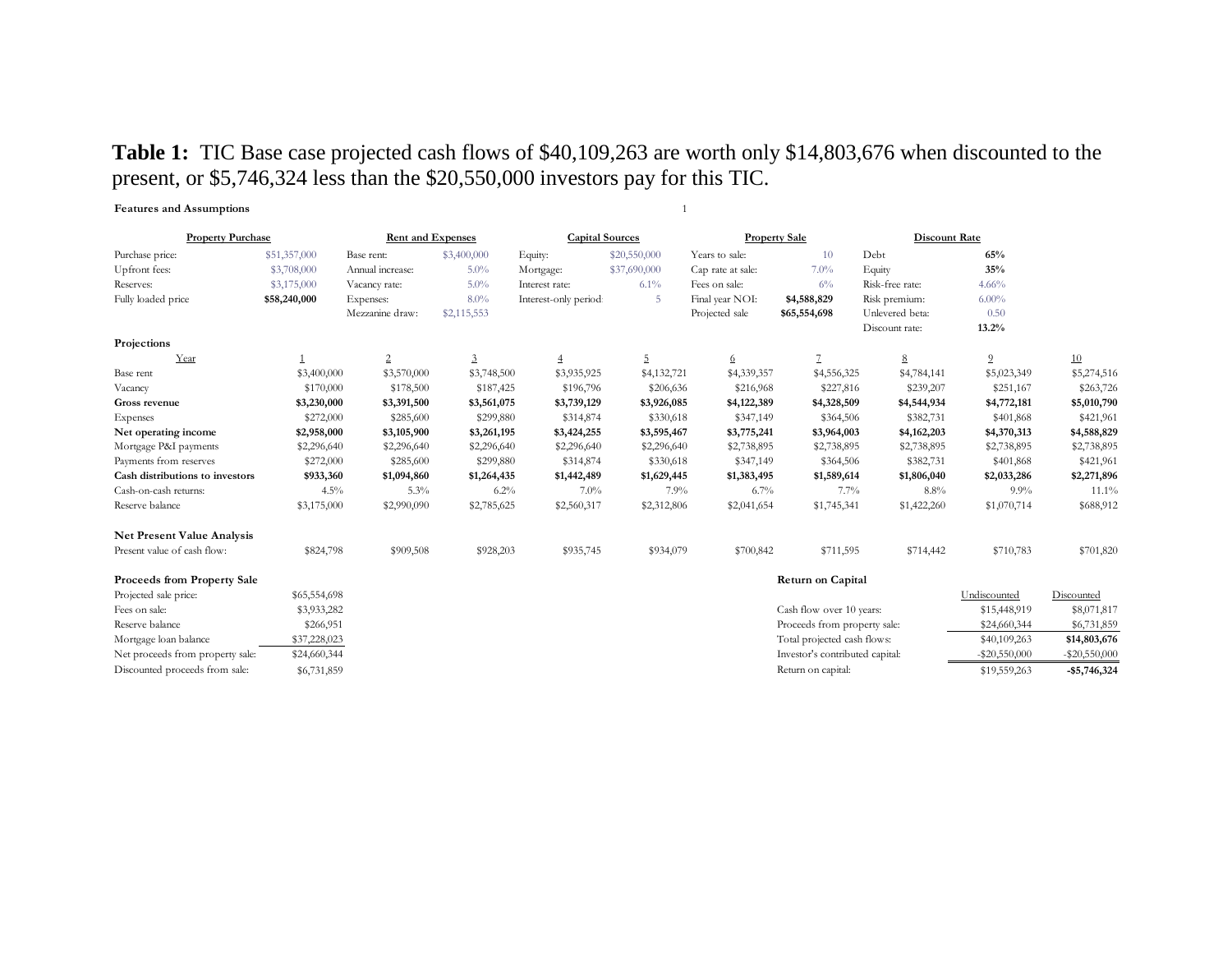**Table 2:** Reasonable vacancy rates further lower the net present value. In this case, increasing the vacancy rate from 5% to 10% reduces the net present value to -\$7,871,083.

| <b>Features and Assumptions</b>  |              |                          |                |                        |                |                      |                                 |                      |                  |                  |
|----------------------------------|--------------|--------------------------|----------------|------------------------|----------------|----------------------|---------------------------------|----------------------|------------------|------------------|
| <b>Property Purchase</b>         |              | <b>Rent and Expenses</b> |                | <b>Capital Sources</b> |                | <b>Property Sale</b> |                                 | <b>Discount Rate</b> |                  |                  |
| Purchase price:                  | \$51,357,000 | Base rent:               | \$3,400,000    | Equity:                | \$20,550,000   | Years to sale:       | 10                              | Debt                 | 65%              |                  |
| Upfront fees:                    | \$3,708,000  | Annual increase:         | $5.0\%$        | Mortgage:              | \$37,690,000   | Cap rate at sale:    | 7.0%                            | Equity               | 35%              |                  |
| Reserves:                        | \$3,175,000  | Vacancy rate:            | $10.0\%$       | Interest rate:         | $6.1\%$        | Fees on sale:        | 6%                              | Risk-free rate:      | 4.66%            |                  |
| Fully loaded price               | \$58,240,000 | Expenses:                | 8.0%           | Interest-only period:  | 5              | Final year NOI:      | \$4,325,103                     | Risk premium:        | $6.00\%$         |                  |
|                                  |              | Mezzanine draw:          | \$2,115,553    |                        |                | Projected sale       | \$61,787,187                    | Unlevered beta:      | 0.50             |                  |
|                                  |              |                          |                |                        |                |                      |                                 | Discount rate:       | 13.2%            |                  |
| Projections                      |              |                          |                |                        |                |                      |                                 |                      |                  |                  |
| Year                             |              | $\overline{2}$           | $\overline{3}$ | $\overline{4}$         | $\overline{5}$ | 6                    | $\overline{7}$                  | 8                    | $\overline{2}$   | 10               |
| Base rent                        | \$3,400,000  | \$3,570,000              | \$3,748,500    | \$3,935,925            | \$4,132,721    | \$4,339,357          | \$4,556,325                     | \$4,784,141          | \$5,023,349      | \$5,274,516      |
| Vacancy                          | \$340,000    | \$357,000                | \$374,850      | \$393,593              | \$413,272      | \$433,936            | \$455,633                       | \$478,414            | \$502,335        | \$527,452        |
| Gross revenue                    | \$3,060,000  | \$3,213,000              | \$3,373,650    | \$3,542,333            | \$3,719,449    | \$3,905,422          | \$4,100,693                     | \$4,305,727          | \$4,521,014      | \$4,747,064      |
| Expenses                         | \$272,000    | \$285,600                | \$299,880      | \$314,874              | \$330,618      | \$347,149            | \$364,506                       | \$382,731            | \$401,868        | \$421,961        |
| Net operating income             | \$2,788,000  | \$2,927,400              | \$3,073,770    | \$3,227,459            | \$3,388,831    | \$3,558,273          | \$3,736,187                     | \$3,922,996          | \$4,119,146      | \$4,325,103      |
| Mortgage P&I payments            | \$2,296,640  | \$2,296,640              | \$2,296,640    | \$2,296,640            | \$2,296,640    | \$2,738,895          | \$2,738,895                     | \$2,738,895          | \$2,738,895      | \$2,738,895      |
| Payments from reserves           | \$272,000    | \$285,600                | \$299,880      | \$314,874              | \$330,618      | \$347,149            | \$364,506                       | \$382,731            | \$401,868        | \$421,961        |
| Cash distributions to investors  | \$763,360    | \$916,360                | \$1,077,010    | \$1,245,692            | \$1,422,809    | \$1,166,527          | \$1,361,798                     | \$1,566,833          | \$1,782,119      | \$2,008,170      |
| Cash-on-cash returns:            | 3.7%         | $4.5\%$                  | 5.2%           | $6.1\%$                | 6.9%           | 5.7%                 | 6.6%                            | 7.6%                 | 8.7%             | 9.8%             |
| Reserve balance                  | \$3,175,000  | \$2,990,090              | \$2,785,625    | \$2,560,317            | \$2,312,806    | \$2,041,654          | \$1,745,341                     | \$1,422,260          | \$1,070,714      | \$688,912        |
| Net Present Value Analysis       |              |                          |                |                        |                |                      |                                 |                      |                  |                  |
| Present value of cash flow:      | \$674,571    | \$761,227                | \$790,617      | \$808,083              | \$815,625      | \$590,932            | \$609,613                       | \$619,816            | \$622,982        | \$620,351        |
| Proceeds from Property Sale      |              |                          |                |                        |                |                      | Return on Capital               |                      |                  |                  |
| Projected sale price:            | \$61,787,187 |                          |                |                        |                |                      |                                 |                      | Undiscounted     | Discounted       |
| Fees on sale:                    | \$3,707,231  |                          |                |                        |                |                      | Cash flow over 10 years:        |                      | \$13,310,677     | \$6,913,817      |
| Reserve balance                  | \$266,951    |                          |                |                        |                |                      | Proceeds from property sale:    |                      | \$21,118,883     | \$5,765,100      |
| Mortgage loan balance            | \$37,228,023 |                          |                |                        |                |                      | Total projected cash flows:     |                      | \$34,429,561     | \$12,678,917     |
| Net proceeds from property sale: | \$21,118,883 |                          |                |                        |                |                      | Investor's contributed capital: |                      | $-$ \$20,550,000 | $-$ \$20,550,000 |
| Discounted proceeds from sale:   | \$5,765,100  |                          |                |                        |                |                      | Return on capital:              |                      | \$13,879,561     | $- $7,871,083$   |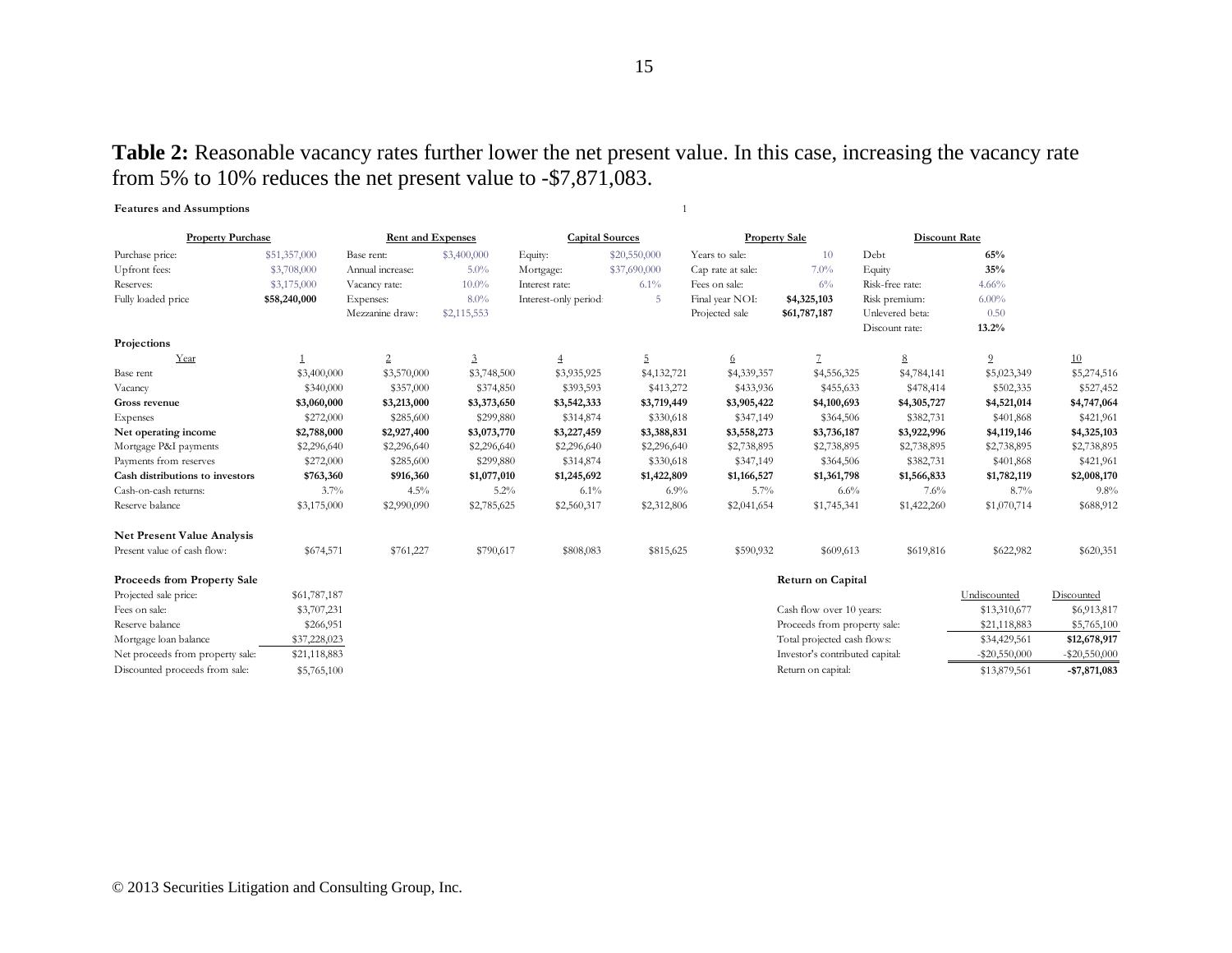**Table 3:** Reasonable assumed rent increases also further lowers the net present value. Reducing the increase in rents from 5% to 3%, but keeping the vacancy at only 5%, reduces the net present value to -\$9,898,509.

#### **Features and Assumptions** 1

| <b>Property Purchase</b>           |              | <b>Rent and Expenses</b> |             | <b>Capital Sources</b> |              | <b>Property Sale</b> |                                 | <b>Discount Rate</b> |                  |                  |
|------------------------------------|--------------|--------------------------|-------------|------------------------|--------------|----------------------|---------------------------------|----------------------|------------------|------------------|
| Purchase price:                    | \$51,357,000 | Base rent:               | \$3,400,000 | Equity:                | \$20,550,000 | Years to sale:       | 10                              | Debt                 | 65%              |                  |
| Upfront fees:                      | \$3,708,000  | Annual increase:         | $3.0\%$     | Mortgage:              | \$37,690,000 | Cap rate at sale:    | 7.0%                            | Equity               | 35%              |                  |
| Reserves:                          | \$3,175,000  | Vacancy rate:            | $5.0\%$     | Interest rate:         | $6.1\%$      | Fees on sale:        | 6%                              | Risk-free rate:      | 4.66%            |                  |
| Fully loaded price                 | \$58,240,000 | Expenses:                | $8.0\%$     | Interest-only period:  | -5           | Final year NOI:      | \$3,859,519                     | Risk premium:        | $6.00\%$         |                  |
|                                    |              | Mezzanine draw:          | \$2,115,553 |                        |              | Projected sale       | \$55,135,987                    | Unlevered beta:      | 0.50             |                  |
|                                    |              |                          |             |                        |              |                      |                                 | Discount rate:       | 13.2%            |                  |
| Projections                        |              |                          |             |                        |              |                      |                                 |                      |                  |                  |
| Year                               |              | $\overline{2}$           | 3           | $\overline{4}$         | 5            | 6                    | $\mathcal I$                    | $8\phantom{.0}$      | $\overline{9}$   | 10               |
| Base rent                          | \$3,400,000  | \$3,502,000              | \$3,607,060 | \$3,715,272            | \$3,826,730  | \$3,941,532          | \$4,059,778                     | \$4,181,571          | \$4,307,018      | \$4,436,229      |
| Vacancy                            | \$170,000    | \$175,100                | \$180,353   | \$185,764              | \$191,336    | \$197,077            | \$202,989                       | \$209,079            | \$215,351        | \$221,811        |
| Gross revenue                      | \$3,230,000  | \$3,326,900              | \$3,426,707 | \$3,529,508            | \$3,635,393  | \$3,744,455          | \$3,856,789                     | \$3,972,493          | \$4,091,667      | \$4,214,417      |
| Expenses                           | \$272,000    | \$280,160                | \$288,565   | \$297,222              | \$306,138    | \$315,323            | \$324,782                       | \$334,526            | \$344,561        | \$354,898        |
| Net operating income               | \$2,958,000  | \$3,046,740              | \$3,138,142 | \$3,232,286            | \$3,329,255  | \$3,429,133          | \$3,532,007                     | \$3,637,967          | \$3,747,106      | \$3,859,519      |
| Mortgage P&I payments              | \$2,296,640  | \$2,296,640              | \$2,296,640 | \$2,296,640            | \$2,296,640  | \$2,738,895          | \$2,738,895                     | \$2,738,895          | \$2,738,895      | \$2,738,895      |
| Payments from reserves             | \$272,000    | \$280,160                | \$288,565   | \$297,222              | \$306,138    | \$315,323            | \$324,782                       | \$334,526            | \$344,561        | \$354,898        |
| Cash distributions to investors    | \$933,360    | \$1,030,260              | \$1,130,067 | \$1,232,868            | \$1,338,753  | \$1,005,561          | \$1,117,894                     | \$1,233,598          | \$1,352,773      | \$1,475,523      |
| Cash-on-cash returns:              | 4.5%         | $5.0\%$                  | $5.5\%$     | $6.0\%$                | $6.5\%$      | 4.9%                 | $5.4\%$                         | $6.0\%$              | 6.6%             | 7.2%             |
| Reserve balance                    | \$3,175,000  | \$2,990,090              | \$2,791,228 | \$2,577,743            | \$2,348,937  | \$2,104,082          | \$1,842,423                     | \$1,563,170          | \$1,265,503      | \$948,570        |
| <b>Net Present Value Analysis</b>  |              |                          |             |                        |              |                      |                                 |                      |                  |                  |
| Present value of cash flow:        | \$824,798    | \$855,844                | \$829,566   | \$799,764              | \$767,440    | \$509,391            | \$500,428                       | \$487,993            | \$472,894        | \$455,809        |
| <b>Proceeds from Property Sale</b> |              |                          |             |                        |              |                      | <b>Return on Capital</b>        |                      |                  |                  |
| Projected sale price:              | \$55,135,987 |                          |             |                        |              |                      |                                 |                      | Undiscounted     | Discounted       |
| Fees on sale:                      | \$3,308,159  |                          |             |                        |              |                      | Cash flow over 10 years:        |                      | \$11,850,656     | \$6,503,927      |
| Reserve balance                    | \$593,672    |                          |             |                        |              |                      | Proceeds from property sale:    |                      | \$15,193,477     | \$4,147,564      |
| Mortgage loan balance              | \$37,228,023 |                          |             |                        |              |                      | Total projected cash flows:     |                      | \$27,044,133     | \$10,651,491     |
| Net proceeds from property sale:   | \$15,193,477 |                          |             |                        |              |                      | Investor's contributed capital: |                      | $-$ \$20,550,000 | $-$ \$20,550,000 |
| Discounted proceeds from sale:     | \$4,147,564  |                          |             |                        |              |                      | Return on capital:              |                      | \$6,494,133      | -\$9,898,509     |

Husson, McCann, and Taveras What is a TIC Worth?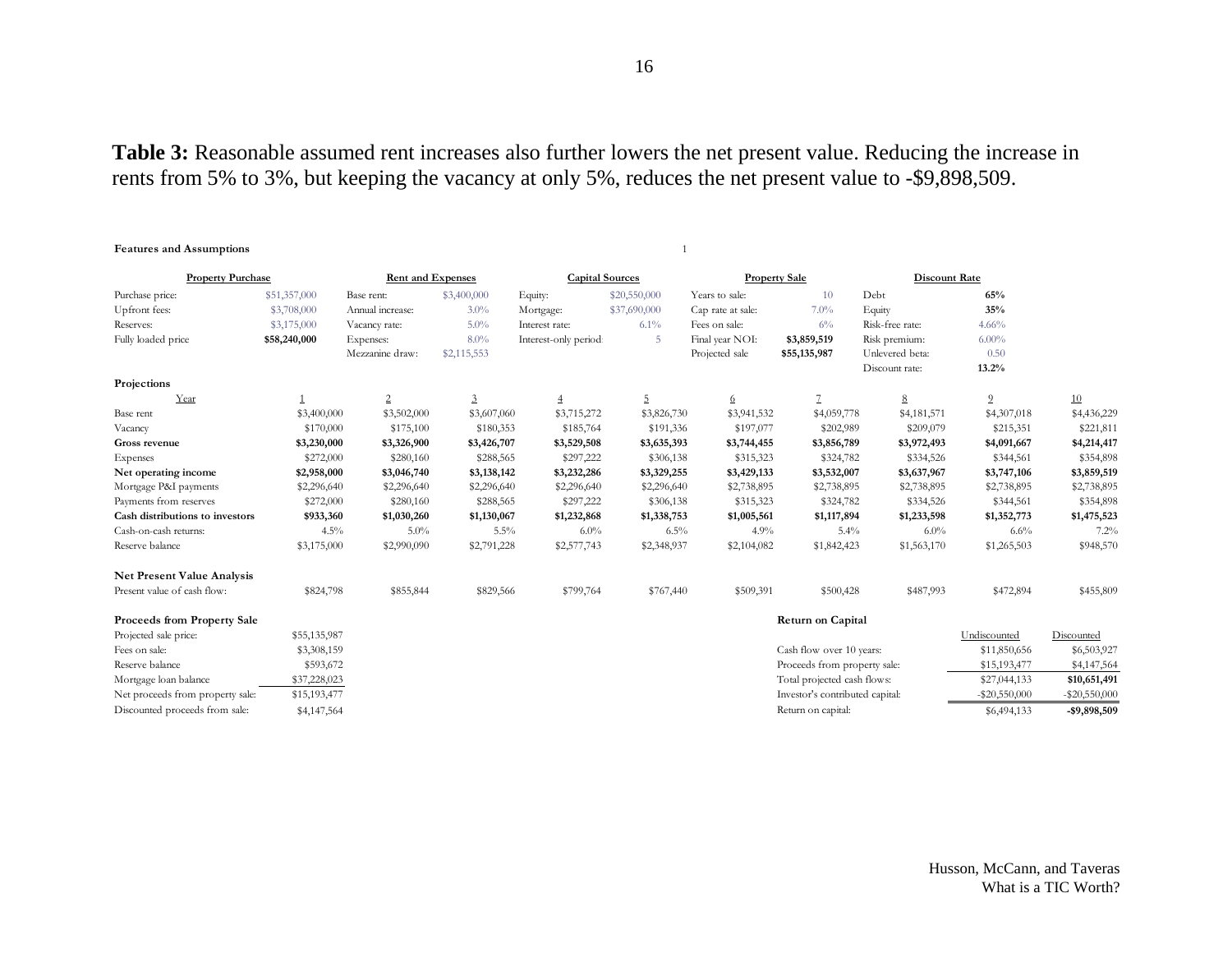**Table 4:** Higher cap rate lowers net present value. Assuming a cap rate of 8% rather than 7%, and using base case values for all other parameters, lowers the net present value to -\$7,849,025.

#### **Features and Assumptions** 1

| <b>Property Purchase</b>           |              | <b>Rent and Expenses</b> |                | <b>Capital Sources</b> |              | <b>Property Sale</b> |                                 | Discount Rate   |                  |                  |
|------------------------------------|--------------|--------------------------|----------------|------------------------|--------------|----------------------|---------------------------------|-----------------|------------------|------------------|
| Purchase price:                    | \$51,357,000 | Base rent:               | \$3,400,000    | Equity:                | \$20,550,000 | Years to sale:       | 10                              | Debt            | 65%              |                  |
| Upfront fees:                      | \$3,708,000  | Annual increase:         | 5.0%           | Mortgage:              | \$37,690,000 | Cap rate at sale:    | 8.0%                            | Equity          | 35%              |                  |
| Reserves:                          | \$3,175,000  | Vacancy rate:            | $5.0\%$        | Interest rate:         | $6.1\%$      | Fees on sale:        | 6%                              | Risk-free rate: | 4.66%            |                  |
| Fully loaded price                 | \$58,240,000 | Expenses:                | $8.0\%$        | Interest-only period:  | -5           | Final year NOI:      | \$4,588,829                     | Risk premium:   | $6.00\%$         |                  |
|                                    |              | Mezzanine draw:          | \$2,115,553    |                        |              | Projected sale       | \$57,360,361                    | Unlevered beta: | 0.50             |                  |
|                                    |              |                          |                |                        |              |                      |                                 | Discount rate:  | 13.2%            |                  |
| Projections                        |              |                          |                |                        |              |                      |                                 |                 |                  |                  |
| Year                               |              | $\overline{2}$           | $\overline{3}$ | $\overline{4}$         | 5            | 6                    | $\overline{1}$                  | $8\phantom{.0}$ | $\overline{2}$   | 10               |
| Base rent                          | \$3,400,000  | \$3,570,000              | \$3,748,500    | \$3,935,925            | \$4,132,721  | \$4,339,357          | \$4,556,325                     | \$4,784,141     | \$5,023,349      | \$5,274,516      |
| Vacancy                            | \$170,000    | \$178,500                | \$187,425      | \$196,796              | \$206,636    | \$216,968            | \$227,816                       | \$239,207       | \$251,167        | \$263,726        |
| Gross revenue                      | \$3,230,000  | \$3,391,500              | \$3,561,075    | \$3,739,129            | \$3,926,085  | \$4,122,389          | \$4,328,509                     | \$4,544,934     | \$4,772,181      | \$5,010,790      |
| Expenses                           | \$272,000    | \$285,600                | \$299,880      | \$314,874              | \$330,618    | \$347,149            | \$364,506                       | \$382,731       | \$401,868        | \$421,961        |
| Net operating income               | \$2,958,000  | \$3,105,900              | \$3,261,195    | \$3,424,255            | \$3,595,467  | \$3,775,241          | \$3,964,003                     | \$4,162,203     | \$4,370,313      | \$4,588,829      |
| Mortgage P&I payments              | \$2,296,640  | \$2,296,640              | \$2,296,640    | \$2,296,640            | \$2,296,640  | \$2,738,895          | \$2,738,895                     | \$2,738,895     | \$2,738,895      | \$2,738,895      |
| Payments from reserves             | \$272,000    | \$285,600                | \$299,880      | \$314,874              | \$330,618    | \$347,149            | \$364,506                       | \$382,731       | \$401,868        | \$421,961        |
| Cash distributions to investors    | \$933,360    | \$1,094,860              | \$1,264,435    | \$1,442,489            | \$1,629,445  | \$1,383,495          | \$1,589,614                     | \$1,806,040     | \$2,033,286      | \$2,271,896      |
| Cash-on-cash returns:              | 4.5%         | 5.3%                     | 6.2%           | $7.0\%$                | 7.9%         | 6.7%                 | 7.7%                            | 8.8%            | $9.9\%$          | $11.1\%$         |
| Reserve balance                    | \$3,175,000  | \$2,990,090              | \$2,785,625    | \$2,560,317            | \$2,312,806  | \$2,041,654          | \$1,745,341                     | \$1,422,260     | \$1,070,714      | \$688,912        |
| <b>Net Present Value Analysis</b>  |              |                          |                |                        |              |                      |                                 |                 |                  |                  |
| Present value of cash flow:        | \$824,798    | \$909,508                | \$928,203      | \$935,745              | \$934,079    | \$700,842            | \$711,595                       | \$714,442       | \$710,783        | \$701,820        |
| <b>Proceeds from Property Sale</b> |              |                          |                |                        |              |                      | <b>Return on Capital</b>        |                 |                  |                  |
| Projected sale price:              | \$57,360,361 |                          |                |                        |              |                      |                                 |                 | Undiscounted     | Discounted       |
| Fees on sale:                      | \$3,441,622  |                          |                |                        |              |                      | Cash flow over 10 years:        |                 | \$15,448,919     | \$8,071,817      |
| Reserve balance                    | \$266,951    |                          |                |                        |              |                      | Proceeds from property sale:    |                 | \$16,957,667     | \$4,629,158      |
| Mortgage loan balance              | \$37,228,023 |                          |                |                        |              |                      | Total projected cash flows:     |                 | \$32,406,586     | \$12,700,975     |
| Net proceeds from property sale:   | \$16,957,667 |                          |                |                        |              |                      | Investor's contributed capital: |                 | $-$ \$20,550,000 | $-$ \$20,550,000 |

Discounted proceeds from sale: \$4,629,158 Return on capital: \$11,856,586 **-\$7,849,025**